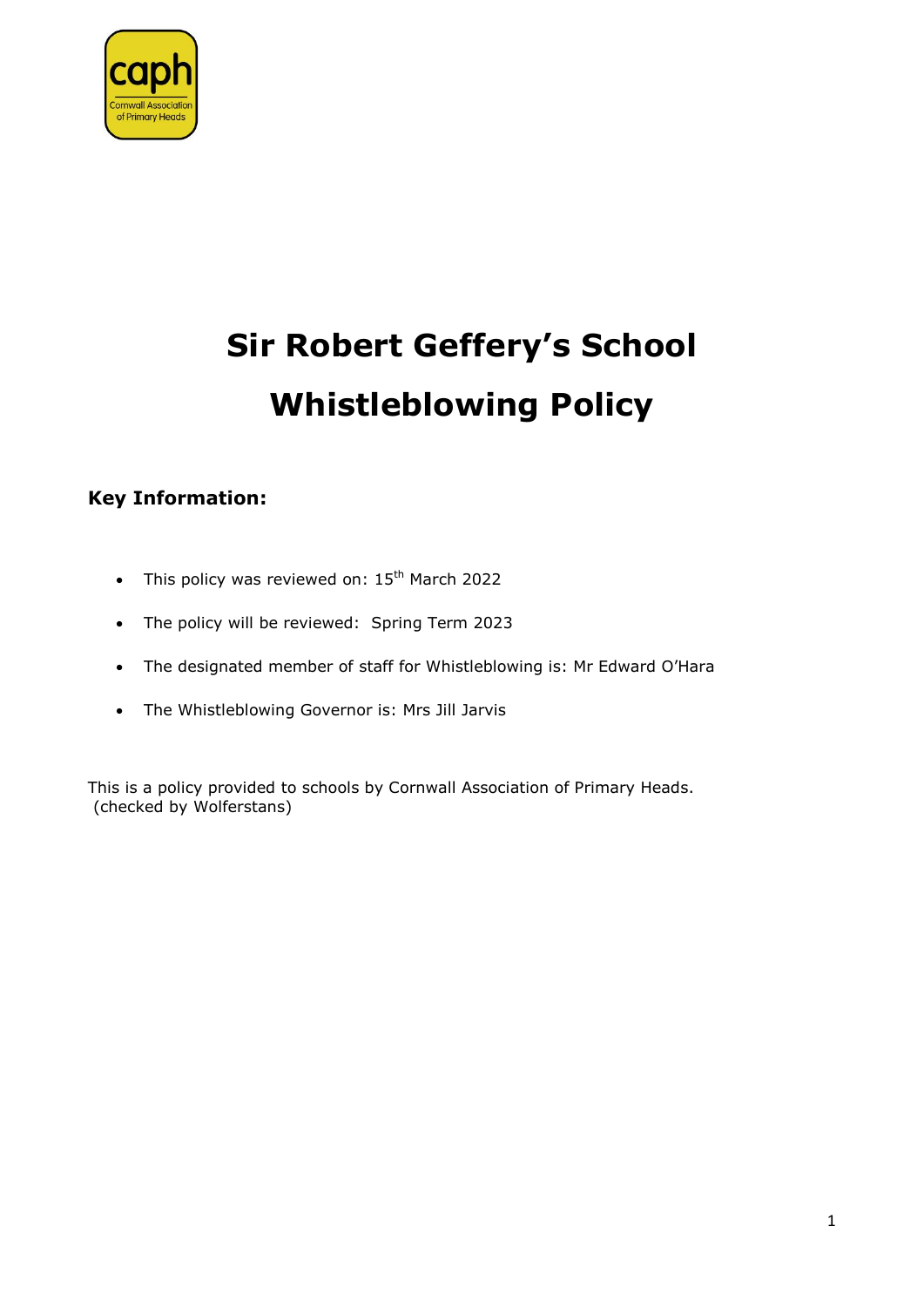

# **Contents**

| Introduction 3 |  |
|----------------|--|
|                |  |
|                |  |
|                |  |
|                |  |
|                |  |
|                |  |
|                |  |
|                |  |
|                |  |

# **Key Documents**

This is an overarching policy, it has been developed within the following legislative and policy framework:

Working Together to Safeguard Children- which is statutory guidance to be read and followed by all those providing services for children and families, including those in education.

Keeping Children Safe in Education - which is the statutory guidance for Schools and Colleges.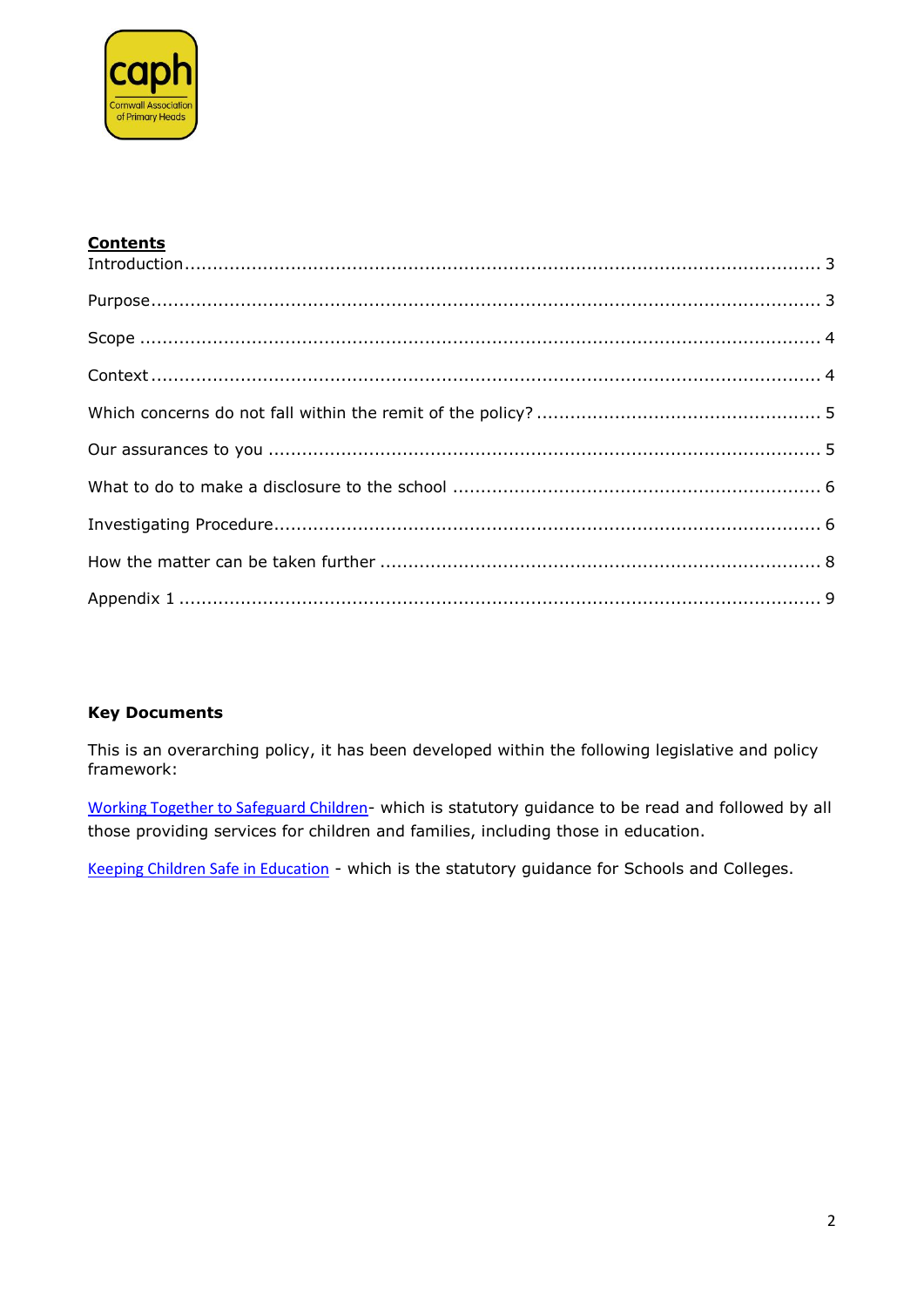

#### <span id="page-2-0"></span>**Introduction**

Every school<sup>1</sup> should have a Whistleblowing Policy that protects staff members who report colleagues they believe are doing something wrong or illegal, or who are neglecting their duties. This policy is a key part of 'Keeping Children Safe in Education' and should be considered in conjunction with our Child Protection and Safeguarding Policy and other relevant safeguarding policies e.g. Confidentiality, Health and Safety and Code of Conduct.

Governing bodies of schools are responsible for agreeing the schools Whistleblowing Policy. Keeping Children Safe in Education (2021) Part 1 paragraphs 74-77 reinforces this, and Working Together to Safeguard Children (2018) Chapter 2, paragraph 3 says that organisations 'should have in place arrangements that reflect the importance of safeguarding and promoting the welfare of children, including':

'clear whistleblowing procedures, which reflect the principles in Sir Robert Francis' [Freedom to Speak Up](http://www.freedomtospeakup.org.uk/) review and are suitably referenced in staff training and codes of conduct, ad a culture that enables issues about safeguarding and promoting the welfare of children to be addressed'.

# <span id="page-2-1"></span>**Purpose**

Employees are often the first to realise that there may be evidence of malpractice within the school. However, they may not express their concerns because they feel that speaking up would be disloyal to their colleagues or the school. They may also fear harassment or victimisation.

In line with the school's commitment to high standards of openness, integrity and accountability, the school expects and encourages employees who have a reasonable belief that malpractice is taking place within the school to come forward and voice those concerns internally. This may be an awareness of suspected irregularity, wrongdoing or a failure of standards. This policy provides the means for employees to make such disclosures.

It is in the interests of all parties that disclosures are dealt with properly, quickly and discreetly. The overriding consideration for the School and the employee is that it would be in the public interest for any malpractice found to be corrected and, where appropriate, sanctions applied.

The policy provides employees with a procedure to make disclosures of irregularity or wrongdoing without fear of adverse treatment as a result. The School will not tolerate any harassment or victimisation of employees making disclosures (including informal pressures) and will take action to protect employees when they make a disclosure in the public interest.

The policy addresses major concerns that fall outside the scope of other procedures and where the interests of others or of the School are at risk. It has been developed within the following legislative and policy framework:

**<sup>.</sup>** <sup>1</sup> Since Working Together (2018) and Keeping Children Safe in Education (KCSIE) applies to all *schools, this means all schools must have a whistle blowing policy.*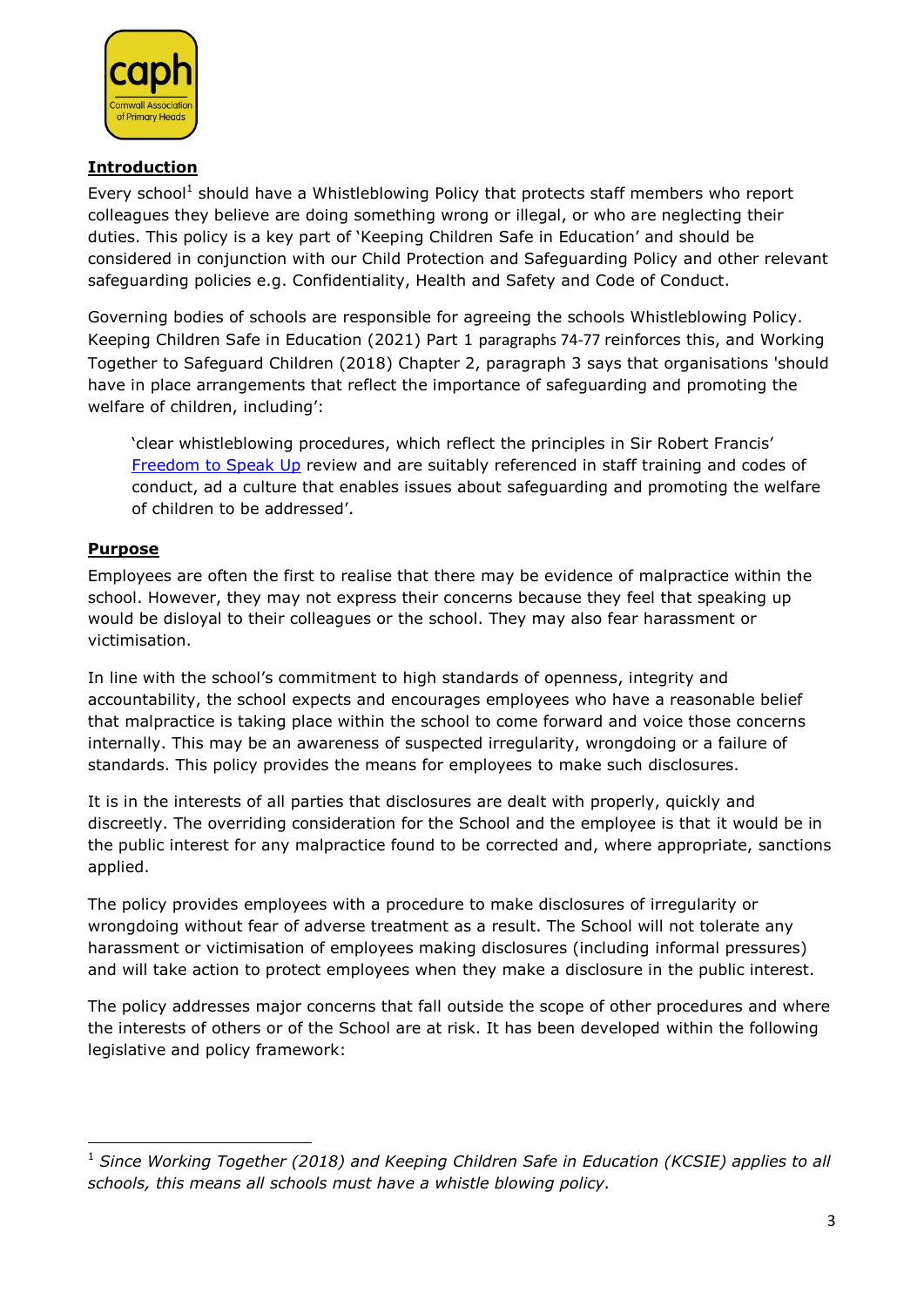

- It takes into account the requirements of the Public Interest Disclosure Act 1998.
- It is complementary to the School's Code of Conduct which makes clear the standards of propriety and good practice expected of employees.
- It is complementary to the School's Discipline, Grievance and Harassment Procedures. Together they form a framework which allows employees to be disciplined, to seek personal redress, to raise personal complaint and to disclose malpractice where appropriate.
- It is in addition to the School's complaints procedures and other reporting procedures, for example child protection procedures.

# <span id="page-3-0"></span>**Scope**

This code applies to all staff<sup>2</sup> in the school. It is also applicable to:

- Contractors working for the School on school premises, for example, agency staff, builders, drivers.
- Suppliers and those providing services under a contract with the School in their own premises.

# <span id="page-3-1"></span>**Context**

Whistleblowing is the term used when a member of staff reports suspected 'wrongdoing' at work. 'Wrongdoing' covered by this policy includes:

- Causing a risk/ danger to children, young people and vulnerable adults
- Damage to staff, the public or the environment
- Endangering an individual's health and safety
- A criminal offence
- Unlawful conduct
- Financial malpractice/fraud
- Harm or risk of harm to children
- Contravening the governing bodies/board policies or the schools code of conduct
- Deliberate concealment of any of the above.

The aim of this policy is to provide an internal mechanism for reporting, investigating and remedying any wrongdoing in the workplace. In most cases, you should not find it necessary to alert anyone externally and we encourage staff to report any concerns internally before using an external prescribed person or responsible person, in line with the procedure below.

The law recognises that in some circumstances it may be appropriate to report your concerns to an external body for example, a responsible body, legal advisor or a prescribed person. It will rarely, if ever, be appropriate to alert the media.

It is important not to delay passing on any concerns.

**<sup>.</sup>** 2 *for the purposes of this document, staff refers to all those involved with the school on a paid or unpaid basis including volunteers, governors, supply staff, non-teaching staff.*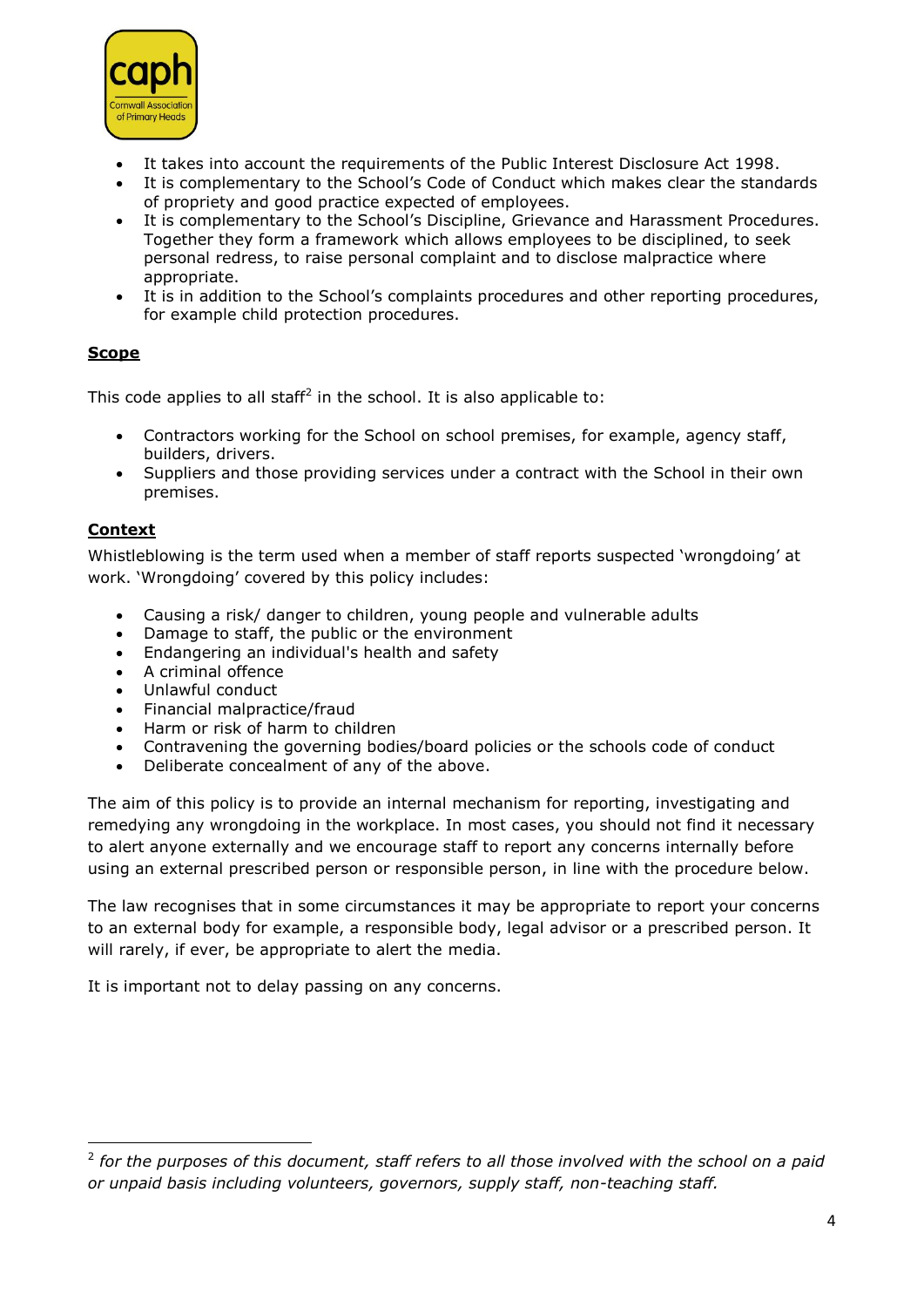

# <span id="page-4-0"></span>**Which concerns do not fall within the remit of the policy?**

The whistleblowing policy is primarily concerned when the interests of other people or those of the school are at risk. The policy shall only apply if you are raising a concern that you reasonably believe will impact the public, as opposed to a concern that will solely impact your own individual interests. It is often the case that a 'whistleblower' is not directly or personally affected by the danger or illegality in question.

If your concern is about your personal position in school or the way you as an individual have been treated, please raise it through the Grievance Procedure. Examples of this would be where the matter is in relation to breaches of an employee's own contract of employment. A copy of this is available in school.

#### <span id="page-4-1"></span>**Our assurances to you**

#### **Your safety:**

The school recognises that the decision to report a concern can be a difficult one to make and the school are fully committed to the assurances given in this policy. If you raise a genuine concern under the Whistleblowing policy, you will not be at risk of losing your job or suffering any form of reprisal or detriment as a result.

The Governing body/Trust board will not tolerate harassment, bullying or victimisation and will take action to protect you.

In the event that you believe that you have suffered any such treatment, you should inform the Headteacher immediately. If you believe your Headteacher is involved, you should approach your Chair of Governors or relevant person on the MAT/Trust Board.

You must not threaten or retaliate against whistleblowers in any way. If you are involved in such conduct, you may be subject to disciplinary action.

# **Confidentiality:**

All disclosures will be treated in confidence and wherever possible, every effort will be made not to reveal your identity and to only reveal it where necessary to those involved in investigating your concern. However, you may need to come forward as a witness and you will be given every support from management at that time.

No code of confidentiality should prevent you from passing on any concerns that may impact on the safety and welfare of a child.

#### **Anonymous Disclosures:**

You should put your name to your disclosure whenever possible. Disclosures made anonymously will still be considered at the discretion of the School. However, it is helpful to have your name in case further information is required to help to investigate a disclosure. For the avoidance of doubt, a whistleblower will not be expected to prove their disclosure.

In exercising its discretion, the School will take into account:

- the seriousness of the issues raised;
- the credibility of the disclosure; and
- the likelihood of confirming what is alleged from attributable sources.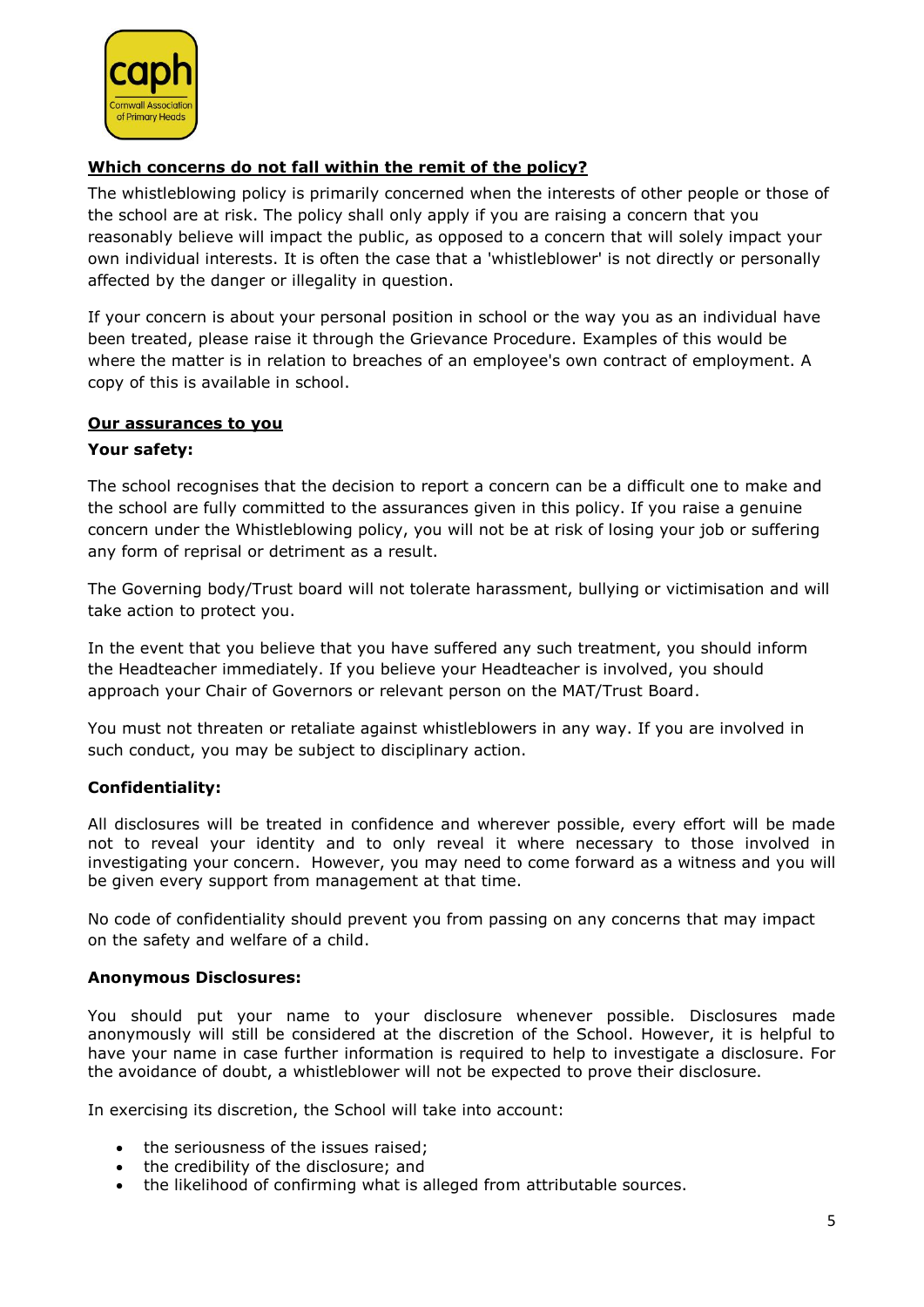

#### **Untrue Disclosures:**

If you make a genuine disclosure in the public interest, but it is not confirmed by the investigation, the school will ensure that no action will be taken against you as a result of your disclosure. If however, your allegation is frivolous or malicious or solely for personal gain, you may be subject to disciplinary action.

#### <span id="page-5-0"></span>**What to do to make a disclosure to the school**

#### **Procedures for making a disclosure:**

As a first step, you should normally raise your concerns with your Headteacher. If you believe your Headteacher is involved, you should approach your Chair of Governors or relevant person on the MAT/Trust Board. This depends however, on the seriousness and sensitivity of the issues involved and who is suspected of the malpractice.

You may raise your concern either verbally or in writing. The earlier you express the concern, the easier it is to take action. You should provide:

- details of your concerns, including the nature, dates and location of any relevant incidents; and
- reasons why you feel concerned about the situation.

Although you are not expected to prove beyond doubt the truth of an allegation, you will need to demonstrate to the person contacted that there are reasonable grounds for your concern.

You may wish to consider discussing your concern with a colleague first and you may find it easier to raise the matter if there are two (or more) of you who have had the same experience or concerns. You may also discuss your concerns with your trade union representative on the staff of the school.

- Complaints will be investigated by the head teacher unless the complaint is against the head teacher or is in any way linked to the actions of the head teacher. In such cases the concern should be passed to the Chair of Governors (or named designated person in the MAT).
- Complaints against the Chair of Governors should be passed to the full governing body (or board members of the MAT) who will nominate an appropriate person to investigate.
- If you believe that the Head Teacher and Chair of Governors are involved you should contact the local Authority or the identified person with the MAT.
- If there is evidence of criminal activity then the police will be informed.

# <span id="page-5-1"></span>**Investigating Procedure**

- The investigating person will gather as much detailed written information as possible.
- They should inform the member of staff against who the complaint has been made as soon as is practicably possible. The member of staff will be informed of their right to be accompanied by a trade union or other representative at any future interview or hearing under the provision of these procedures.
- If the concerns are linked to safeguarding then the LADO will be contacted for guidance and advice. They will advise if a referral needs to be made via MARU.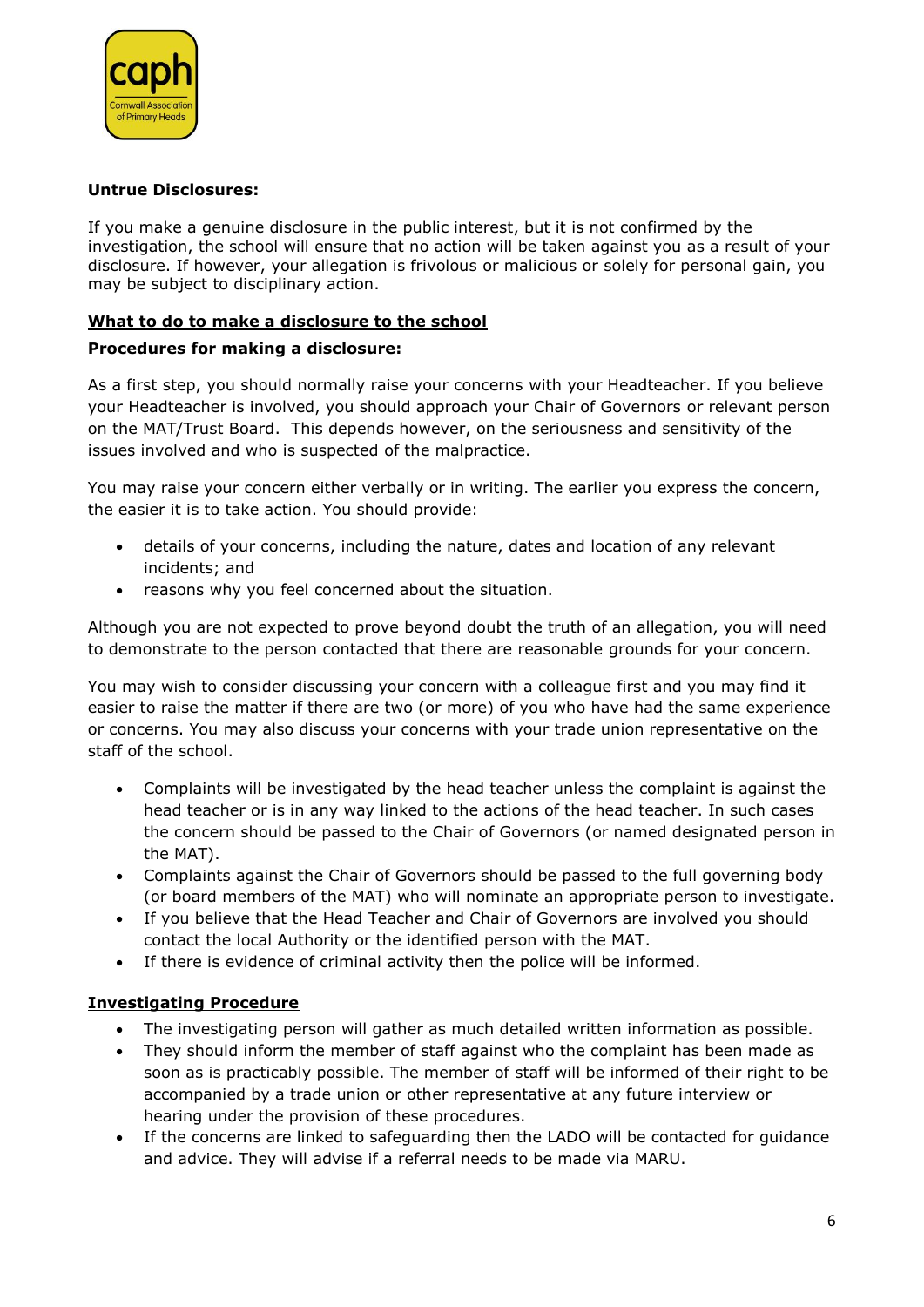

- The Head Teacher/Chair of Governors (relevant MAT person) will fully investigate with the assistance of other relevant bodies as appropriate.
- Once a judgement has been reached on the validity of the concern/allegation a written report will detail the findings of the investigation and the judgement.
- If the complaint is shown to be justified they will invoke the disciplinary or other relevant school procedures.
- If the LADO is involved then the procedures for managing allegations against staff will be followed.
- The complainant should be kept informed of the progress of the investigations, and if appropriate the final outcome. However, sometimes the need for confidentiality may prevent us giving you specific details of the investigation or any disciplinary action taken as a result. You should treat any information about the investigation as confidential.
- In any meetings that have a connection to the whistleblowing concern, the complainant has the right to be accompanied by their trade union representative or a colleague (providing they are not involved in the issue and would not be called as a witness).

# **Action taken by the school:**

In order to protect individuals and those accused of malpractice, initial enquiries will be made to decide whether an investigation is appropriate and, if so, what form it should take. The overriding principle the school will have in mind is the public interest. Disclosure for which there are other specific procedures e.g. child protection or discrimination issues and will normally be referred to for consideration under those procedures.

Some concerns may be resolved by agreed action without the need for an investigation. If urgent action is required, this will be taken before any investigation is conducted.

Within 10 working days of a concern being raised you will receive a response:

- a. Acknowledging that the concern has been received
- b. Telling you whether any initial enquiries have been made
- c. Indicating how the matter is going to be dealt with
- d. Giving an estimate of how long it will take to provide a final response
- e. Supplying with details of staff support mechanisms
- f. Telling you why if there is going to be no further action taken.

The school will take steps to minimise any difficulties you may experience as a result of making a disclosure. For instance, if you are required to give evidence in criminal or disciplinary proceedings the school will arrange for you to receive advice about the procedure.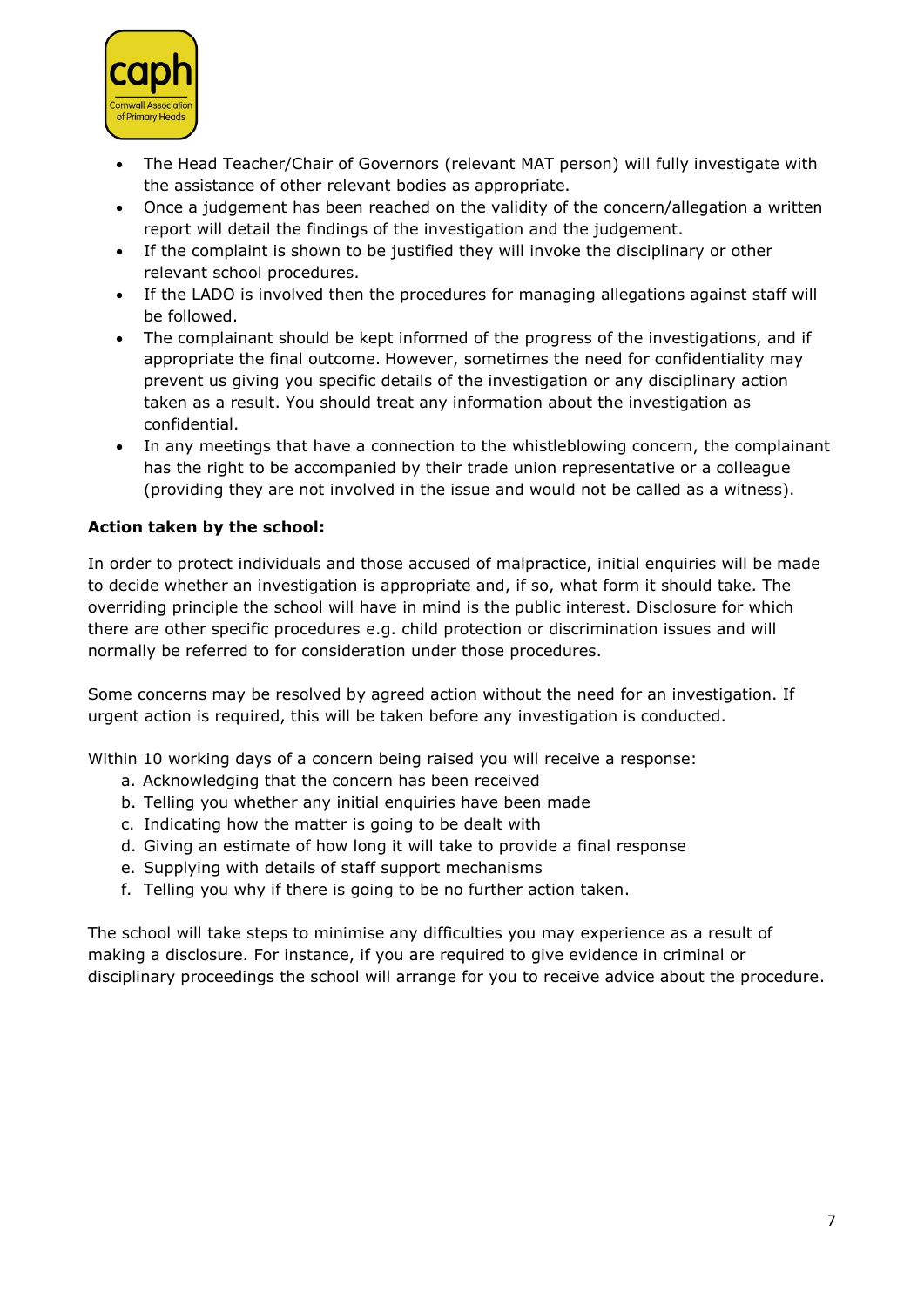

# <span id="page-7-0"></span>**How the matter can be taken further**

This policy is intended to provide you with a route within school to pass on your concerns /make a disclosure of malpractice. The school's hope is that you will be satisfied with the action they take and that in most cases you should not find it necessary to alert anyone externally.

As stated above, the law recognises that in some circumstances it may be appropriate for you to report your concern to an external body such as a regulator. If you do wish to report a concern externally, a list of prescribed people and bodies can be found at the following website: [https://www.gov.uk/government/publications/blowing-the-whistle-list-of-prescribed](https://www.gov.uk/government/publications/blowing-the-whistle-list-of-prescribed-people-and-bodies--2/whistleblowing-list-of-prescribed-people-and-bodies#education)[people-and-bodies--2/whistleblowing-list-of-prescribed-people-and-bodies#education,](https://www.gov.uk/government/publications/blowing-the-whistle-list-of-prescribed-people-and-bodies--2/whistleblowing-list-of-prescribed-people-and-bodies#education) and includes:

- Her Majesty's Chief Inspector of Education, Children's Services and Skills
- Office of Qualifications and Examinations Regulation (Ofqual)
- Secretary of State for Education

You may also wish to report concerns externally to:

- Protect
- NSPCC Whistleblowing helpline
- The External Auditor
- Ofsted
- The Police
- Local Authority Designated Officer (LADO) (safeguarding concerns)
- Education Funding Agency

You should make sure that you choose the correct person or body for your specific issue where applicable. If you do take the matter outside of the school you should ensure that you do not disclose confidential information. We strongly encourage that you seek advice before reporting a concern externally to ensure that you are aware of any additional requirements that could potentially apply.

Contact details are in Appendix 1.